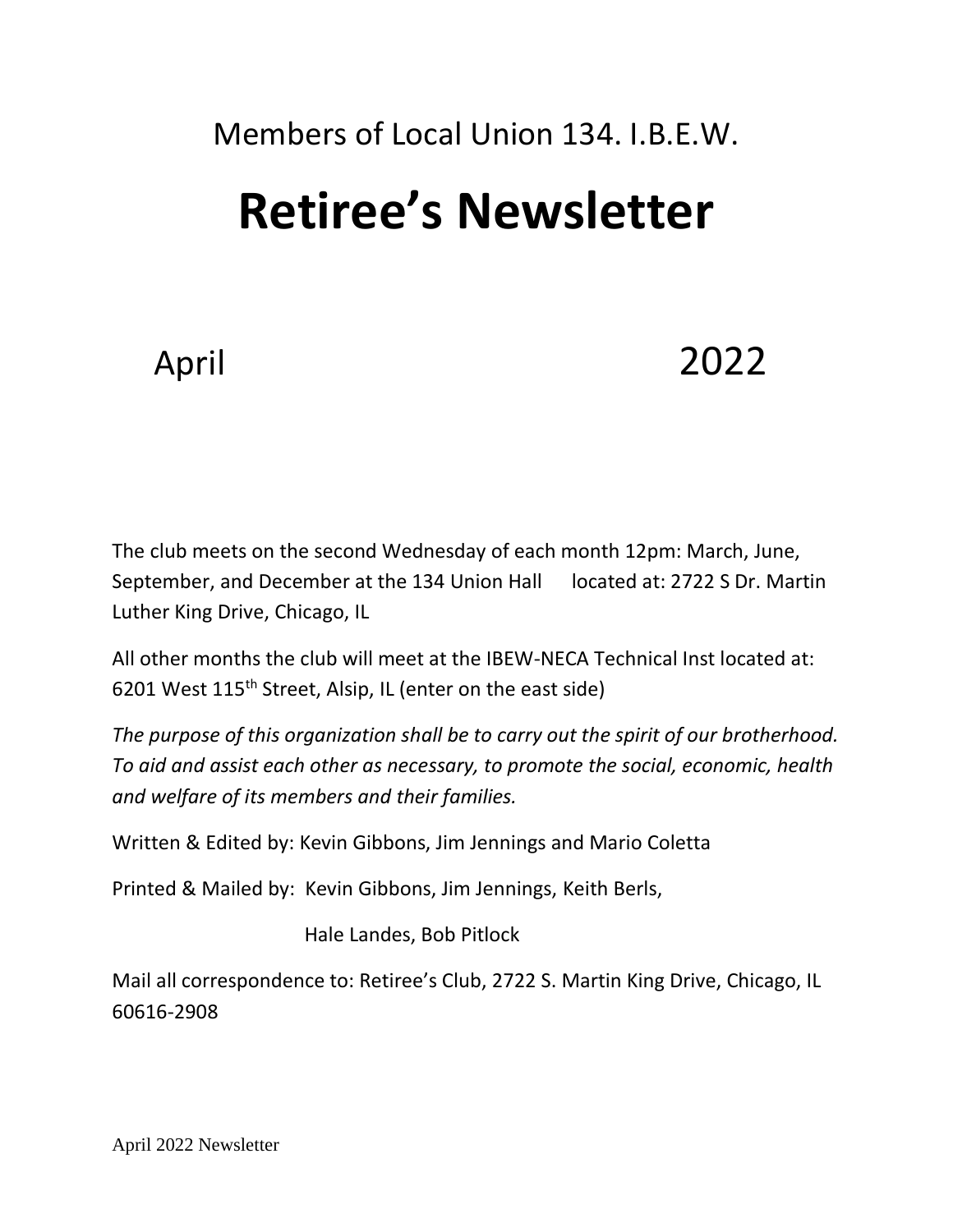# **From the Podium**

I would like to thank Jim Jennings for his two years of service as our president and welcome Hale Landes as our new vice president.

We had a nice turnout for our March luncheon and conducted the election for new officers and executive board members.

In Brotherhood, Keith Berls

----------------------------------------------------------------------

#### *~ SOMETHING GOOD HAS COME YOUR WAY ~*

Are you interested in becoming a member of the

Retired Members of Local 134, I.B.E.W. Or simply renewing your membership? It's **EASY** & It's **ELECTRONIC** Just visit the **LOCAL 134 website HOME PAGE** Click on the **RETIREE'S** tab Then choose the appropriate form: **RENEWAL** or **NEW MEMBER**

follow the directions to submit your application and remit your

dues

## **~** *SOMETHING GOOD IT'S THAT EASY ~*

Alan Sindelar

April 2022 Newsletter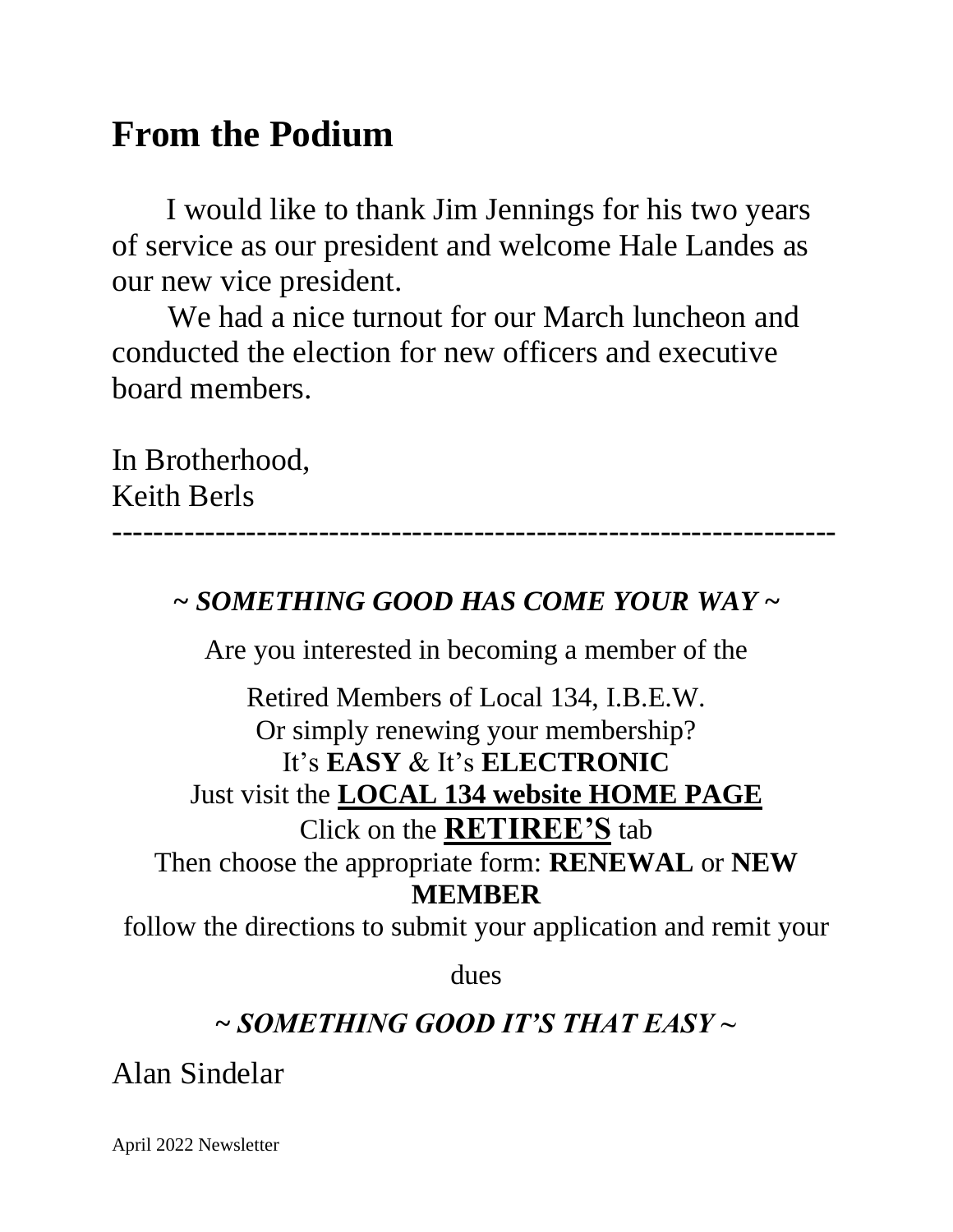As per our Organization Bylaws, ARTICLE IX, NOMINATIONS, ELECTIONS AND VOTING, Section 9.03.1 Election to an uncontested office may be affected by a supported motion and one ballot cast and recorded by the Secretary. Secretary Alan H. Sindelar cast and recorded one ballot for each nominated candidate as follows:

For President:

| Nominator: Susan Kleczka                     |
|----------------------------------------------|
|                                              |
| <b>Nominator: Keith F. Berls</b>             |
|                                              |
| Alan H. Sindelar Nominator: James J. Fliris  |
|                                              |
| Bernard F. Martin Nominator: Mario J.Coletta |
|                                              |

#### **For Members of the Executive Board, 1 year term:**

| James W. Duffy  | Nominator: James J. Fliris |
|-----------------|----------------------------|
| Susan Kleczka   | Nominator: Keith F. Berls  |
| James E. Martin | Nominator: Mario Coletta   |

#### **For Members of the Executive Board, 2 year term:**

|                 | Charles J. Chathas Nominator: Keith F. Berls |
|-----------------|----------------------------------------------|
|                 | Mario J. Coletta Nominator: Bernard Martin   |
| James J. Fliris | Nominator: James P. Jennings                 |
|                 | Hector R. Rivera Nominator: James E. Martin  |

Secretary Alan H. Sindelar congratulated the newly elected Officers and Members of the Executive Board. Local 134 Recording Secretary Kevin A. Connolly performed the Swearing-In of the newly elected Officers and Members of the Executive Board.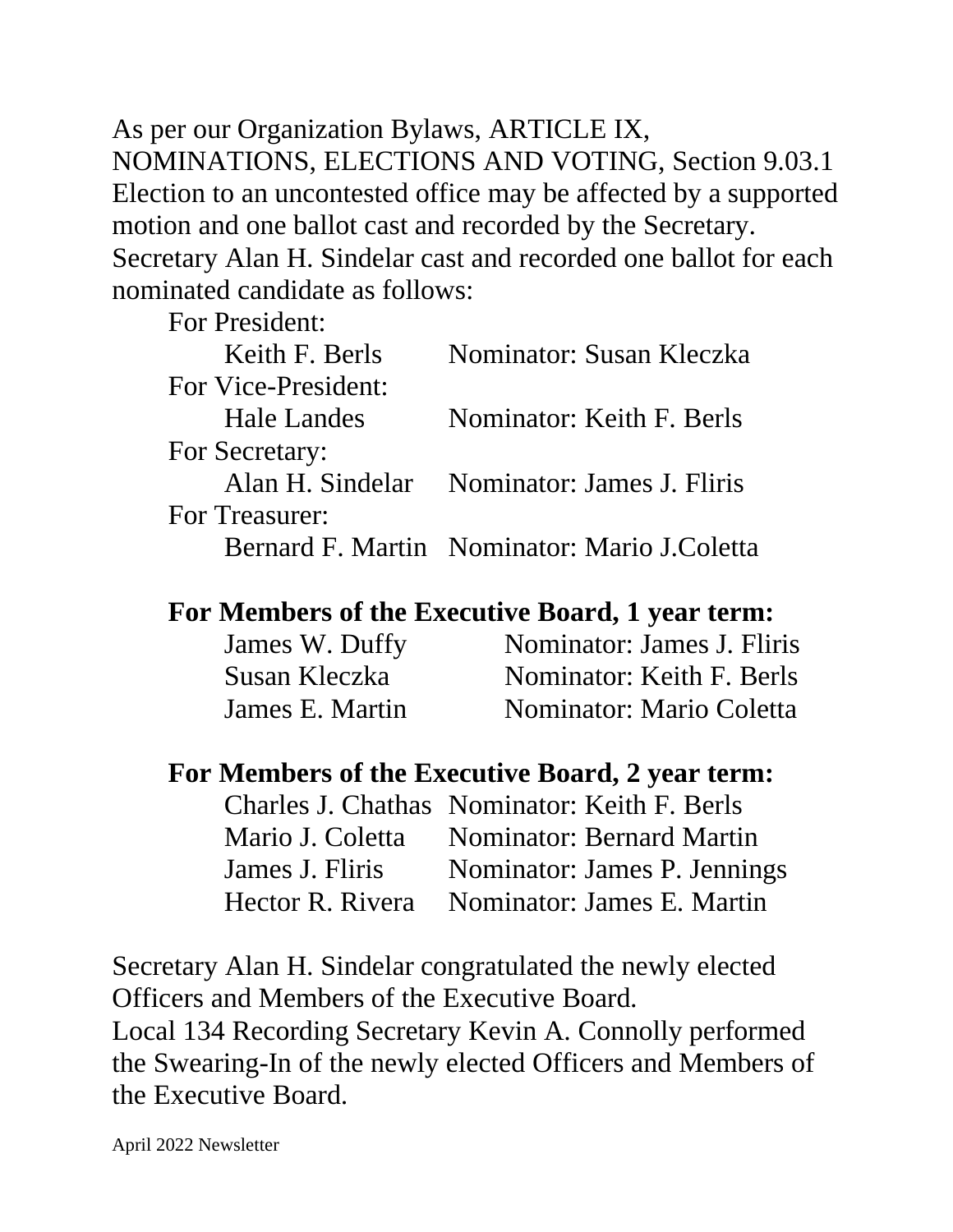#### **IN MEMORIAM**

John J Adduci Richard Krueger Robert Alarid Walter F Lindemann John R Amabile Veronica Lopez Stephen Andreeff Patrick Mahoney Richard J Armstrong Tony F Mayer Curtis D Boeber Robert Meakim Lawrence A Cariato Jr John P Murray Leo F Close John Nemec Elmer W Olson Elmer W Olson John E Czupryn James L Perkins Jr George Doyle **Leo R Quatman** Michael F Erskine Richard J Romic Lafayette Gatling **\*Henry G Schoening** Joey A Govea Raul Villarreal Jr Robert E Hoskins Sean J Walsh Michael F Hughes **Arthur Ziaziaris** Stephen M Kaferly James D Kelly

James F Goggin **\*Wayne H Schroeder**

**Our Condolences to the families of Retiree's Club Members:**

> **Henry G Schoening Wayne H Schroeder**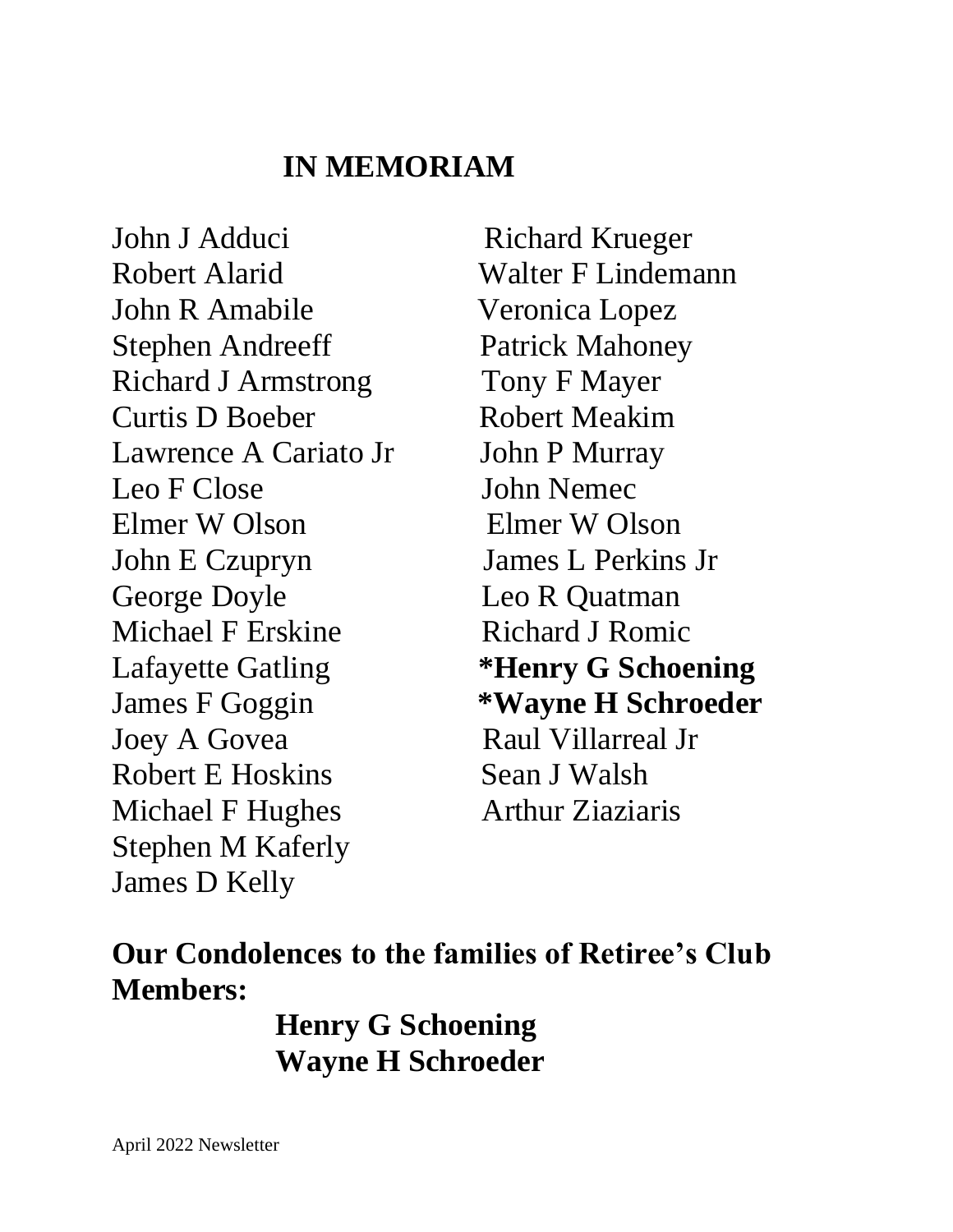**Summary of coming events:**

**Mar 28, 2022**… Executive Board meeting / 10:30 / Alsip

**April 13, 2022**… Regular Meeting / Alsip, IL 12:00 noon Meet & Greet / 1:00 pm meeting

**April 17, 2022… Happy Easter** 

**April 25, 2022**… Executive Board meeting / 10:30 / Alsip

**April 28, 2022…** Last day to receive reservations and check to secure tickets for The King and I

**May 11, 2022**… Regular Meeting / Alsip, IL 12:00 noon Meet & Greet / 1:00 pm meeting

**May 19, 2022….** The King and I play at Drury Lane

**May 23, 2022**… Executive Board meeting / 10:30 / Alsip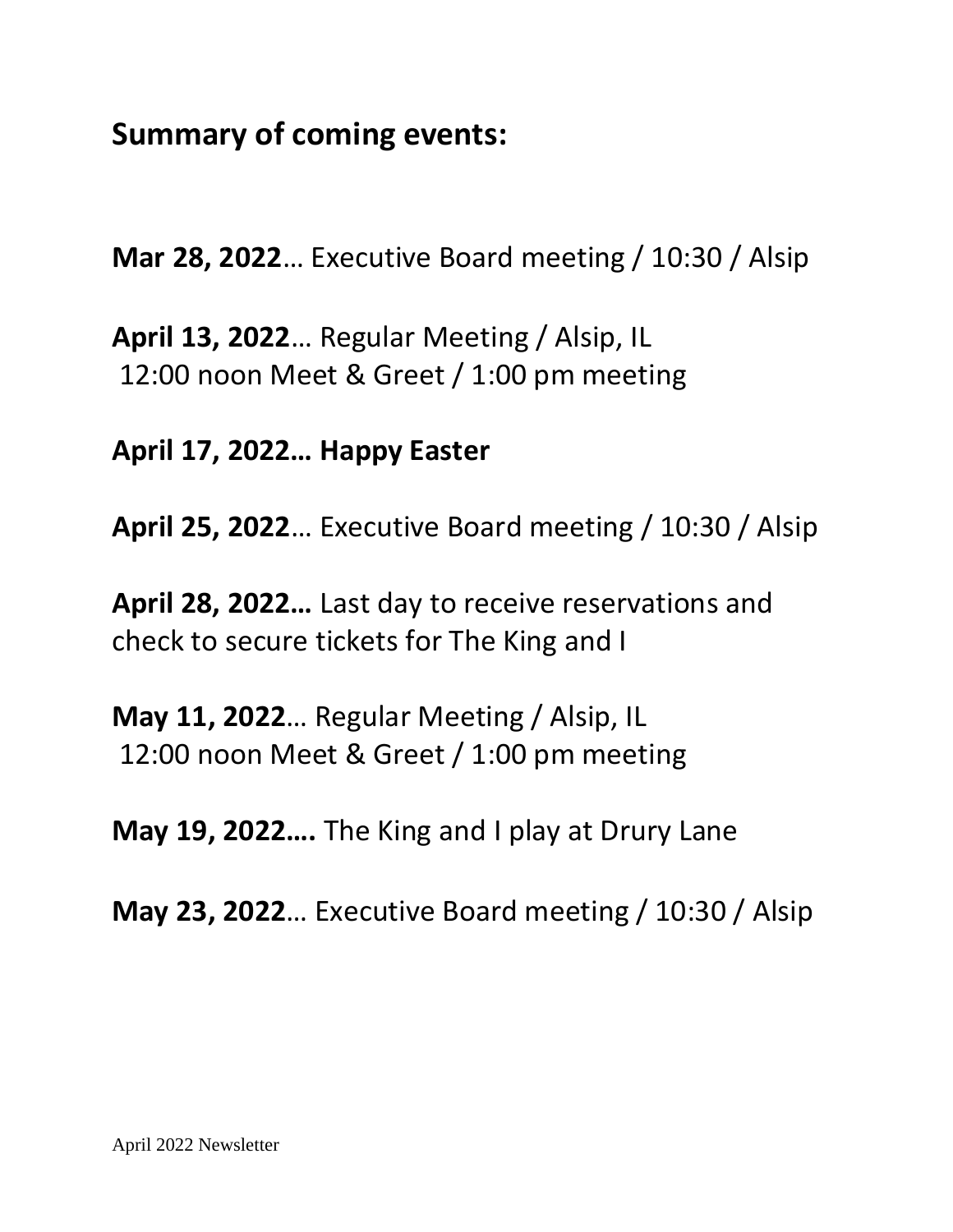#### **March 9, 2022 Speaker**

 Business Representative Joe Kilcoyne spoke about the Illinois IBEW Renewable Energy Fund, and how qualified installers are required by both the State of Illinois and the National Electrical Code. Local #134 second year apprentices are receiving solar training making them eligible as installers. Business Representative Robert Hattier Illinois Executive Director IBEW Renewable Energy Fund made membership packets for solar energy available. The information tells of what roof top configurations must be considered. There's a Federal Investment Tax Credit valued at 26%.The Purchased System with Net Metering has a life span of 25 years. There is a return of investment in 6 years. Those in the Great Lakes Credit Union with approval can get a loan. Great Lakes working with Local #134 will facilitate electrical contractor selection. We want to thank both Robert Hattier and Joe Kilcoyne for their solar energy information.

Mario Coletta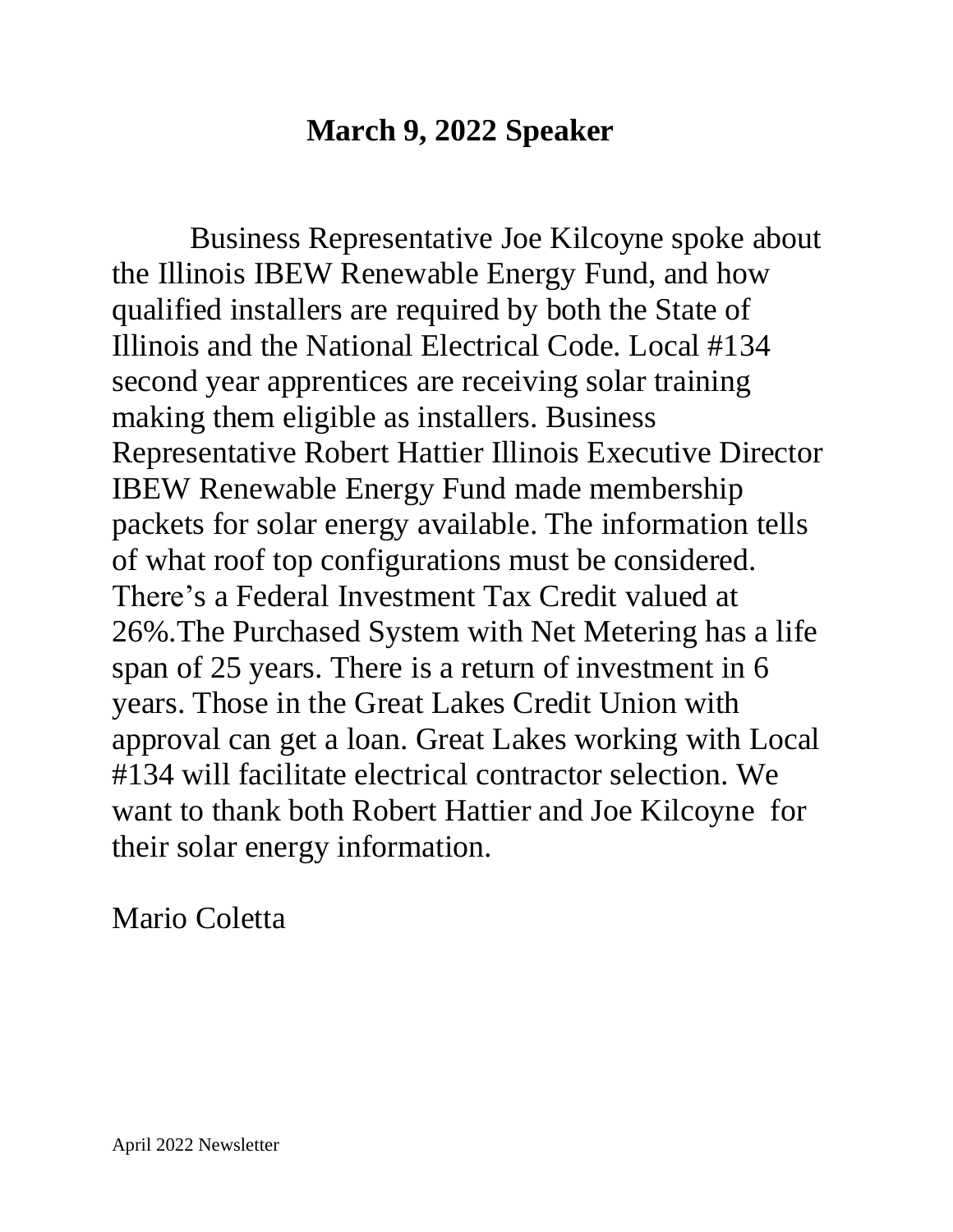## **The King and** I

The King and I is the story of British tutor Anna

Leonowens and the King of Siam.

It is a tale exploring the historical intricacies of class,

race and politics of 1862.

Rogers and Hammerstein songs include:

*"Shall We Dance" and "Getting to Know You"*

- Date: **May 19, 2022**
- Cost: \$70 dollars per person
- Time: Lunch served at 11:30 AM

Play follows at 1:30 PM

Place: Drury Lane Playhouse

100 Drury Lane, Oakbrook Terrace, Il

630-530-8300